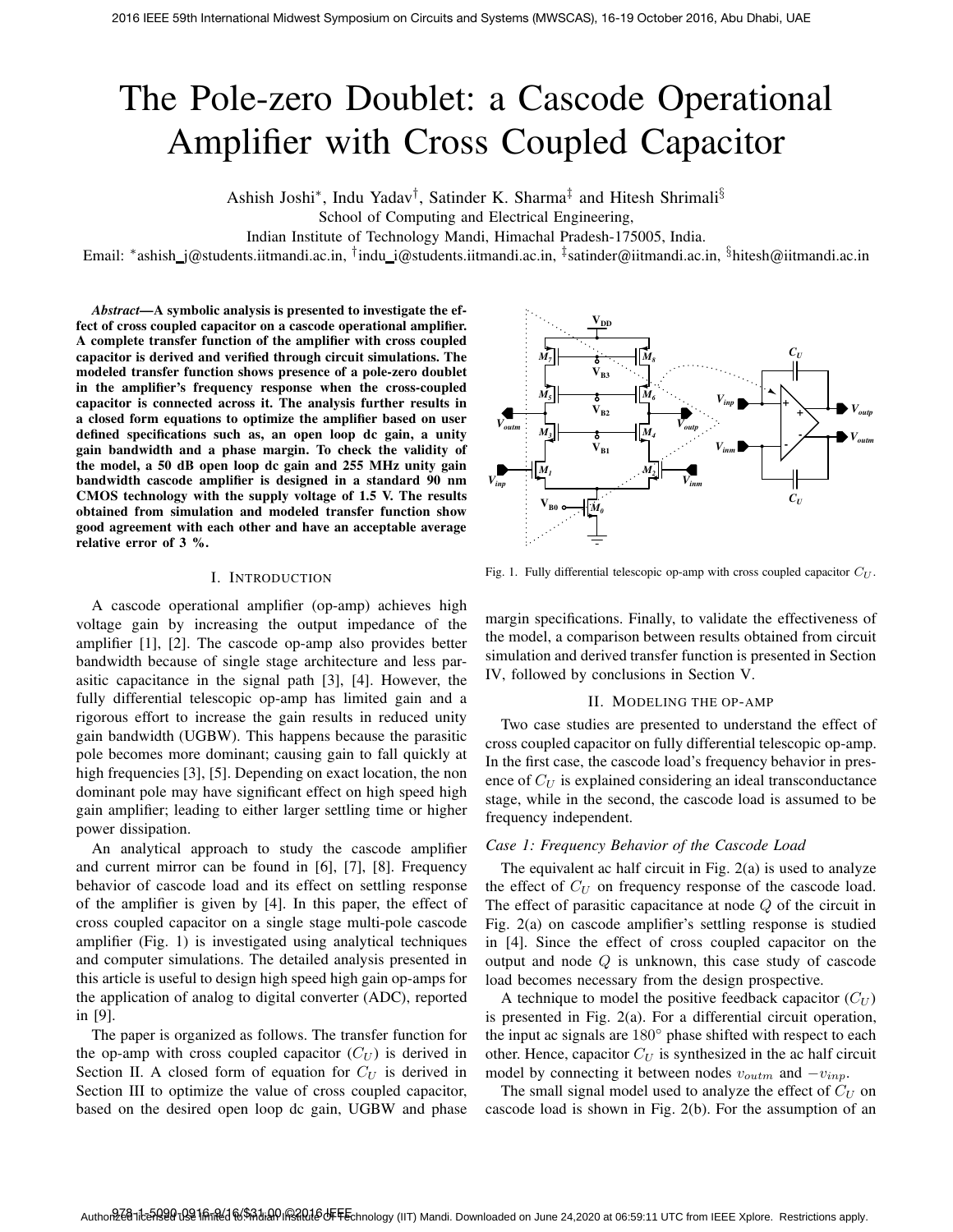$$
G(s) = \frac{-R_D \ r o_3 \ r o_1 C_U (C_P + C_{GD1}) s^2 - [R_D R_{CAS} (C_U - C_{GD1}) + R_D (r o_3 + r o_1) C_U] s - g m_1 R_D R_{CAS}}{R_D \ r o_3 \ r o_1 (C_U + C_L) (C_P + C_{GD1}) s^2 + [R_D R_{CAS} (C_U + C_L) + R_D \ r o_1 (C_P + C_{GD1})] s + R_{CAS} + R_D} \tag{5}
$$



Fig. 2. (a) The equivalent ac half circuit of op-amp with cascode load and an ideal input transconductance stage, (b) the small signal model of Fig. 2(a) to calculate the output impedance of the load.

ideal input transconductance stage,  $C_U$  appears in parallel with the load capacitance at the output. The small signal impedance  $Z_{CASL}$  is obtained as,

$$
Z_{CASL}(s) = \frac{(1 + R_Q \cdot C_Q \cdot s)}{a \cdot s^2 + b \cdot s + 1}
$$
(1)  

$$
a = R_{CASL} R_Q \cdot (C_U + C_L) C_Q,
$$
  

$$
b = R_{CASL} \cdot (C_U + C_L) + r o_7 \cdot C_Q,
$$

$$
R_{CASL} = gm_5r o_5r o_7 + ro_5 + ro_7 \approx gm_5r o_5r o_7,
$$

$$
R_Q = \frac{1}{gm_5} ||ro_5|| ro_7.
$$

Equation (1) is a second order system because it is a parallel combination of frequency dependent cascode load and the capacitance at output node. From (1), the locations of the poles and zero are obtained as follows,

$$
\omega_{p1'} = \frac{-1}{R_{CASL} \cdot (C_U + C_L)}\tag{2}
$$

$$
\omega_{p3} \approx -\left(\frac{1}{R_Q \cdot C_Q} + \frac{1}{r o_5 \cdot (C_U + C_L)}\right) \approx \frac{-1}{R_Q \cdot C_Q} \quad (3)
$$

$$
\omega_{z3} = \frac{-1}{R_Q \cdot C_Q} \tag{4}
$$

While it is known that cascode load introduces a high frequency pole-zero pair in amplifier's frequency response [4], (3) and (4) show that the location of this pair is independent of  $C_U$ . The positive feedback only contributes to the output pole, and hence the exponential settling component, as far as the cascode load's frequency behavior is concerned. So it can be concluded that for modeling the op-amp with cross coupled capacitor, the cascode load shows frequency independent behavior since the effect of pole-zero pair is trivial at the moment.

## *Case 2: Op-amp with Frequency Independent Cascode Load*

The PMOS cascode load of the amplifier in Fig. 1 is replaced by a resistive load,  $R_D$ . The equivalent ac small signal model used to analyze the positively closed loop opamp is shown in Fig. 3. The transfer function of op-amp with cross coupled capacitor is therefore incurred by solving nodal equations for Fig. 3. The simplified transfer function is given by Equation (5).<sup>1</sup>  $gm_{1,3}$  and  $ro_{1,3}$  are the transconductance and small signal output resistance of transistors  $M_1$  and  $M_3$  respectively,  $C_{GD1}$  and  $C_L$  are the gate-drain capacitance of  $M_1$ and the load capacitance respectively,  $R_{CAS} = gm_3 ro_3 ro_1$ and  $R_D \approx g m_5 r o_5 r o_7$ . The parasitic capacitance associated with node P is determined as,  $C_P = C_{GS3} + C_{SB3} + C_{DB1}$ . Further,  $R_D$  and  $R_{CAS}$  being the impedance of cascode stage, while deriving (5) and subsequent poles and zeros it is assumed that  $R_D \gg r o_5, r o_7$  and  $R_{CAS} \gg r o_3, r o_1$ .

From (5), it is observed that the three capacitors  $C_P$ ,  $C_L$ and  $C_U$ , form a loop yielding a second order transfer function with two poles,  $\omega_{p1}$  and  $\omega_{p2}$ . For typical values of load, if we assume  $C_L > C_P$  and therefore  $|\omega_{p1}| < |\omega_{p2}|$ , then the two poles are obtained at frequencies,

$$
\omega_{p1} \approx \frac{-1}{R_{OUT} \cdot (C_U + C_L)}\tag{6}
$$

<sup>1</sup>For an accurate annex, the back gate effect of transistor where bulk and source are not tied together must also be considered in the analysis. The body effect can be included in the equations by replacing  $qm$  with  $(qm + qmb)$ .



Fig. 3. Equivalent ac small signal model to derive the transfer function of the op-amp with cross coupled capacitor.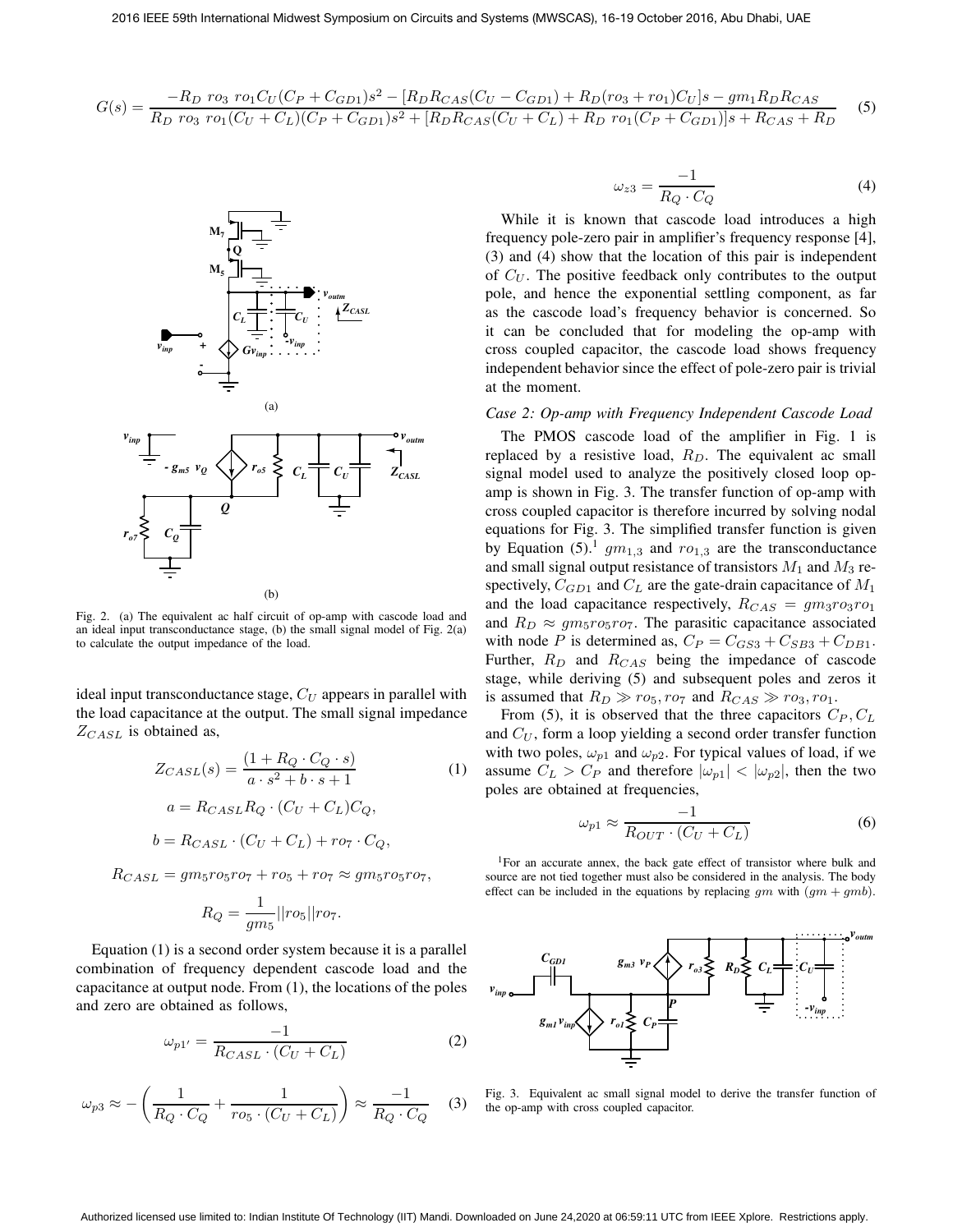$$
\omega_{p2} = \frac{-(gm_3ro_1 + 1)}{ro_1 \cdot (C_p + C_{GD1})} \approx \frac{-gm_3}{(C_p + C_{GD1})}
$$
(7)

where,  $R_{OUT} = R_D || R_{CAS}$  is the output resistance of the amplifier.

Equation (5) suggests that the addition of  $C_U$  in the circuit gives a second order numerator. The nature and the locations of two zero frequencies depend on the parasitic capacitance at node P and values of  $qm_1$  and  $qm_3$ . If the  $C_P$  is small then two real valued zeros are located at frequencies,

$$
\omega_{z1} \approx \frac{-gm_1}{(C_U - C_{GD1})} \tag{8}
$$

$$
\omega_{z2} = \frac{-(gm_3 \cdot r_{03} + 1)}{r_{03} \cdot (C_p + C_{GD1})} \approx \frac{-gm_3}{(C_p + C_{GD1})}
$$
(9)

where  $|\omega_{z1}| < |\omega_{z2}|$ . On the other hand, if the  $C_P$  is high and  $gm<sub>1</sub>$  is comparable to  $gm<sub>3</sub>$ , a complex conjugate pair of zeros is obtained at the location,

$$
\omega_{z1,2} \approx x \pm j \, y \tag{10}
$$

$$
x = \frac{-gm_3}{2 (C_P + C_{GD1})},
$$
  

$$
y = \frac{1}{2 (C_P + C_{GD1})} \sqrt{gm_3 \left(gm_3 - \frac{4 \, gm_1 (C_P + C_{GD1})}{C_U}\right)}.
$$

An interesting fact can be observed is that, although the cross coupled capacitor does not affect the non dominant pole, it creates a pole-zero doublet in the positively closed loop system. Location of the doublet is given by (7) and (9). This doublet is not present in the op-amp without cross coupled capacitor.

#### III. ANALYSIS AND FORMULATION

Equation (6) reveals that, because of additional capacitance  $C_U$ ,  $\omega_{p1}$  has shifted towards the origin. Since dc gain remains constant and the dominant pole moves inside, the positively close loop system has relatively small UGBW compared to its open loop similitude. Note that the transfer function of op-amp without cross coupled capacitor can be obtained by putting  $C_U = 0$  in (5) and hence proves the significance of symbolic analysis. For practical assumption of  $C_U > C_{GD1}$ , the RHP zero of open loop system moves to the left half plane (LHP) of complex plane. Location of this zero is given by (8). This zero starts to provide additional phase a decade before its actual occurrence and hence improves the phase margin. Phase margin  $(PM)$  of the op-amp is given as,

$$
PM = 180^{\circ} + \arctan\left(\frac{\omega_u}{\omega_{z1}}\right) - \arctan\left(\frac{\omega_u}{\omega_{p1}}\right) \tag{11}
$$

where,  $\omega_u \approx g m_1 / (C_U + C_L)$  is the modified UGBW of the amplifier. For  $C_U = nC_L$ , error in UGBW of the op-amp with and without cross coupled capacitor  $(\omega'_u)$  is given as,  $-n\omega'_u/(n+1)$ . Substituting the values of  $\omega_{p1}$  and  $\omega_{z1}$  from (6) and (8), we have,

$$
\tan(PM - 180^{\circ}) = \frac{C_U - A_{dc}(C_U + C_L)}{(C_U + C_L) + A_{dc}C_U}
$$
 (12)

where,  $A_{dc} \approx g m_1 R_{OUT}$  is the dc gain. If  $A_{dc} C_U > C_L$  is assumed then rearranging terms yields,

$$
C_U = \frac{-C_L}{\tan(PM - 180^\circ) + 1} \tag{13}
$$

For the complex conjugate pair of zeros, the numerator of (5) can be written as,

$$
\alpha \cdot s^2 + \beta \cdot s + \gamma
$$
  

$$
\alpha = -R_D \, ro_3 \, ro_1 \cdot C_U (C_P + C_{GD1}),
$$
  

$$
\beta \approx -R_D R_{CAS} \cdot (C_U - C_{GD1}), \quad \gamma = -gm_1 R_D R_{CAS}.
$$

The closed form of equation relating the  $C_U$  to the phase margin of system under consideration in this case is given by,

$$
\frac{\beta \cdot \omega_u}{\gamma - \alpha \cdot \omega_u^2} = \tan \left[ PM - 90^\circ + \arctan \left( \frac{\omega_u}{\omega_{p2}} \right) \right]
$$
 (14)

Equations (13) and (14) can therefore be used to achieve required phase margin specification without altering the other design parameters such as dc open loop gain and power consumption. Change in phase margin of the op-amp with and without  $C_U$  is now given as,

$$
\tan^{-1}\left[\frac{(n+1)\beta \cdot \omega'_u}{(n+1)^2\gamma - \alpha \cdot \omega_u'^2}\right] + \tan^{-1}\left[\frac{n \cdot \omega_{p2} \cdot \omega'_u}{(n+1)\omega_{p2}^2 + \omega_u'^2}\right].
$$

The step response of the amplifier depends on the location of negatively closed loop poles and zeros. When the system represented by (5) is placed in a negative feedback, the negatively closed loop transfer function is of the form

$$
G_{CLN}(s) = \frac{-A_{dc}}{1 + A_{dc} \cdot H} \cdot \frac{\left(1 + \frac{s}{\omega_{z1}}\right) \cdot \left(1 + \frac{s}{\omega_{z2}}\right)}{\left(1 + \frac{s}{\omega_{pc1}}\right) \cdot \left(1 + \frac{s}{\omega_{pc2}}\right)} \quad (15)
$$

where  $\omega_{pc1}$  and  $\omega_{pc2}$  are the closed loop poles and H is the feedback factor. For the system with cross coupled capacitor the step response is therefore given by,

$$
v_o(t) = \frac{-A_{dc}}{1 + A_{dc} \cdot H} \left[ 1 - A e^{\frac{-t}{\tau_3}} + B e^{\frac{-t}{\tau_4}} \right]
$$
  

$$
A = \frac{\tau_1 \tau_2 - \tau_1 \tau_3 - \tau_2 \tau_3 + \tau_3^2}{\tau_3(\tau_3 - \tau_4)},
$$
  

$$
B = \frac{\tau_1 \tau_2 - \tau_1 \tau_4 - \tau_2 \tau_4 + \tau_4^2}{\tau_4(\tau_3 - \tau_4)},
$$
  

$$
\tau_1 = \frac{1}{\omega_{z1}}, \quad \tau_2 = \frac{1}{\omega_{z2}}, \quad \tau_3 = \frac{1}{\omega_{pc1}}, \quad \tau_4 = \frac{1}{\omega_{pc2}}.
$$

Hence (15) shows an over damped system response. The zeros created by the positive feedback adds a slow settling component into the negatively closed loop system.